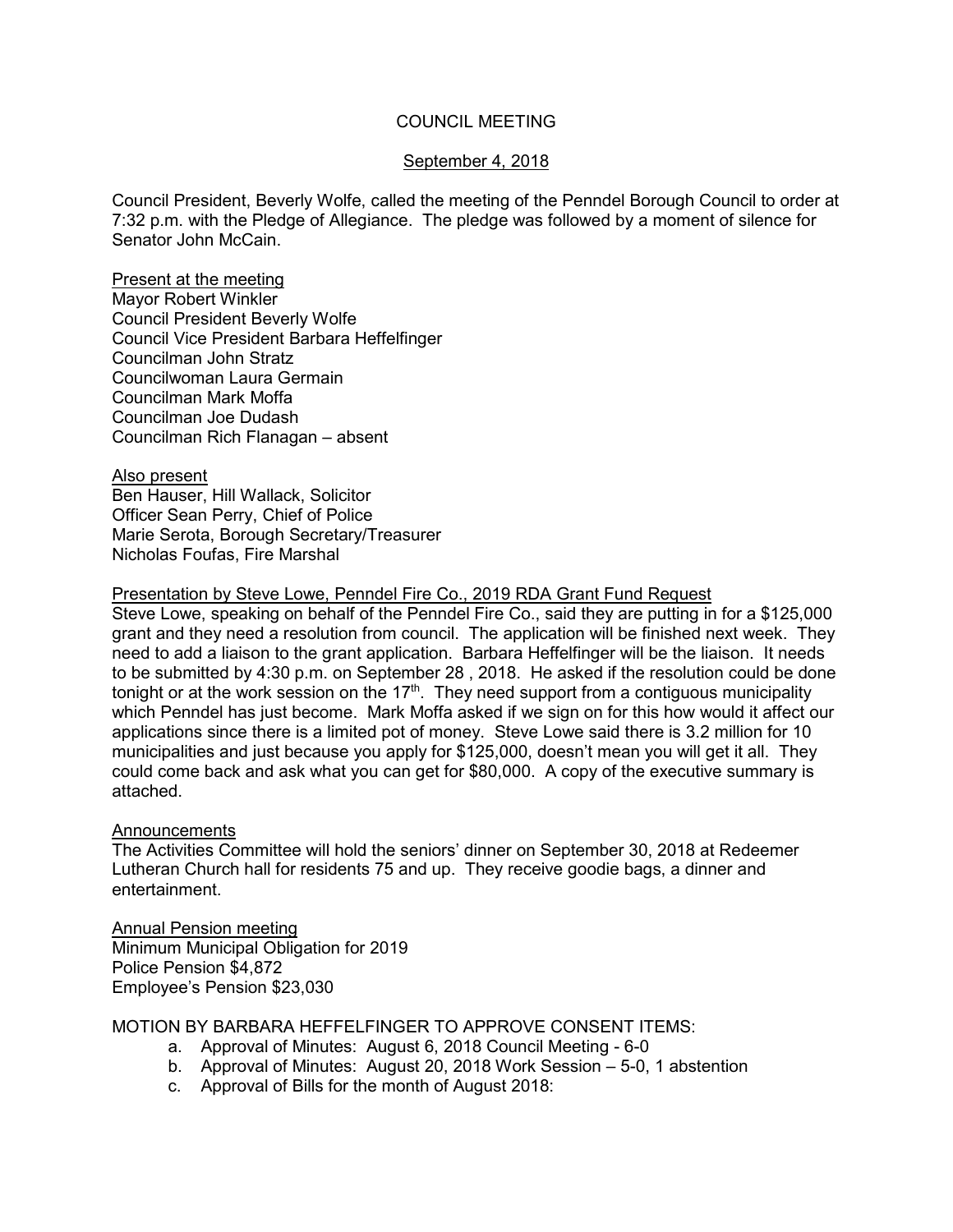|                                       | <b>General Fund</b><br><b>Fire Tax Fund</b><br>Refuse Fund<br><b>Sewer Fund</b><br><b>Liquid Fuel Fund</b><br><b>Escrow Fund</b> |       |  | \$42,354.30<br>\$1,946.12<br>\$14,774.68<br>\$76,349.37<br>\$ 493.62<br>\$<br>840.75 |    |                                                    |  |
|---------------------------------------|----------------------------------------------------------------------------------------------------------------------------------|-------|--|--------------------------------------------------------------------------------------|----|----------------------------------------------------|--|
| <u>Payroll</u>                        | General Fund<br>Sewer Fund<br>Refuse Fund                                                                                        | Total |  |                                                                                      | \$ | \$23,794.69<br>\$2,916.99<br>628.50<br>\$27,340.18 |  |
| <b>Escrow Bills:</b><br>Mill Creek 2: | Hill Wallack LLP                                                                                                                 |       |  |                                                                                      | \$ | 420.00                                             |  |
|                                       | Value Engineering                                                                                                                |       |  |                                                                                      | \$ | 321.75                                             |  |
|                                       | Schoolhouse Court:<br><b>Value Engineering</b>                                                                                   |       |  |                                                                                      | \$ | 99.00                                              |  |

#### Pre-paid Check

Check #12144 dated August 10, 2018 made out to GBA Premium Account in the amount of \$329.86 for dental insurance

SECONDED BY JOHN STRATZ. All ayes, motion carried.

#### President's Report

Last work session Mr. Smith asked her a couple of questions. The first question was regarding stop signs that were placed at Walker & Crescent and asked about the warning signs before that. According to the ordinance, notes and the minutes from the meeting, there was no mention of posting warning signs reading "be prepared to stop" signs or anything like that. The other thing you asked was about the road openings and the 5 year moratorium from John Butler. Beverly spoke to his office and pulled the minutes from the meeting where that was mentioned which was August 7, 2017 from the engineer's report where it read that John Butler said we would be receiving a letter soon on the 5 year moratorium on roads recently paved. Work will be done on Centre St. before it is paved. John Butler never wrote this letter and doesn't recall ever being asked to do that. Bucks County Water and Sewer Authority would not do that. It would typically come from PECO or Penndot. That is a direct quote from his secretary. Mike Smith said the engineer at the time said he spoke to all of the utility companies. Beverly said Mike asked specifically about BCWSA and that's the one she researched.

Mayor's Report – Mayor Winkler read his report, which is on file in the secretary's office. There will be a Blue Mass at Redeemer Lutheran Church on September 20, 2018 at 9:20 a.m.

Chief's Report – Chief Perry read his report, which is on file in the secretary's office.

Fire Marshal's Report – Nick Foufas read his report, which is on file in the secretary's office.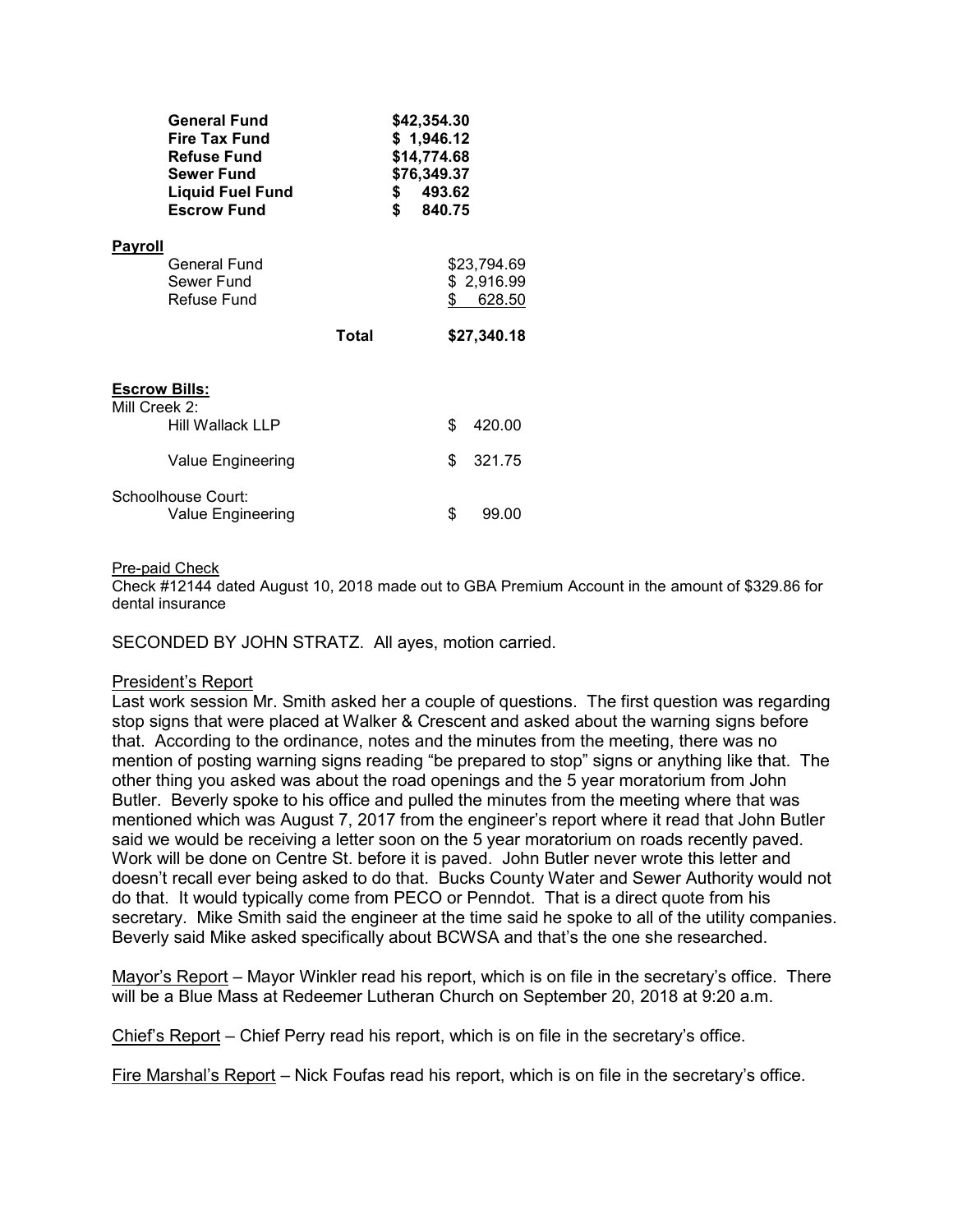Solicitor's Report – Working on resolutions and ordinances but not much to report tonight.

Engineer's Report – John Stratz read the report which is attached.

# Committee Reports

# *Finance Committee (Barbara Heffelfinger):*

Dates were set for budget meetings. They will be: Police, 10/22, Community Relations & Rec Board, 9/11, Refuse & Building & Maintenance, 10/24, Insurance & Pensions, 11/1, Streets & Sewers, 10/3 and Ordinances, 10/8. Hopefully we can get everything ready by early November and then get everything together for the public to look at and go from there. She does not want to get backed up into December. We've been working very hard on the budget. We had a great meeting with Jamar Kelly from the DCED on budgeting and went all through the process.

# *Insurance & Pension (Mark Moffa)*

Going back and forth with Brown & Brown to see what the best options are. MMO's were covered.

# *Ordinances (Mark Moffa)*

Discussion with Ben Hauser to proceed with ordinances soon – fence, bamboo, medical marijuana, and light.

# *Public Safety (Joe Dudash)*

Still negotiating with the police. Met with police and have another meeting scheduled. Blue Mass for police officers, 9:20 a.m. at Redeemer Lutheran Church

# *Community Development (Barbara Heffelfinger)*

On the Medi plan for the Revitalization, do not have a date set yet. They have to sit down at the community development meeting they will set a date and contact the county hopefully in the next couple of weeks.

Joe Dudash said contractor bids are coming in for mulch. Taddei pond cleaned up. Next phase is Friday with cleaning up the entrances. Tree Tenders class needs a minimum of 20 people. We need an additional 10 people. Deadline and sign up information online. Lantern Fly was found at the rec field so it is in Penndel now. If you find eggs that look like black crust, you can dump it in rubbing alcohol. We are moving ahead with mulch and the trees are down at the recreation field.

# *Streets (John Stratz)*

DVRPC street lighting. John will be point of contact for the DVRPC street lighting procurement project instead of the engineers to save money. He will update the timeline of the program and will report back to council. There will be a conference call tomorrow morning regarding the street light procurement program. The PA DEP has issued a code orange air quality report for Southeastern Counties for tomorrow, September  $5<sup>th</sup>$ . Please keep an eye out for your elderly family and neighbors.

# *Refuse (Joe Dudash)*

Bids will go out next week, he wants to discuss the Chinese Sword with them since we are supposed to be a partnership and also the trash contract. Getting back to the Lantern Fly, its fruit trees, oak and sycamore.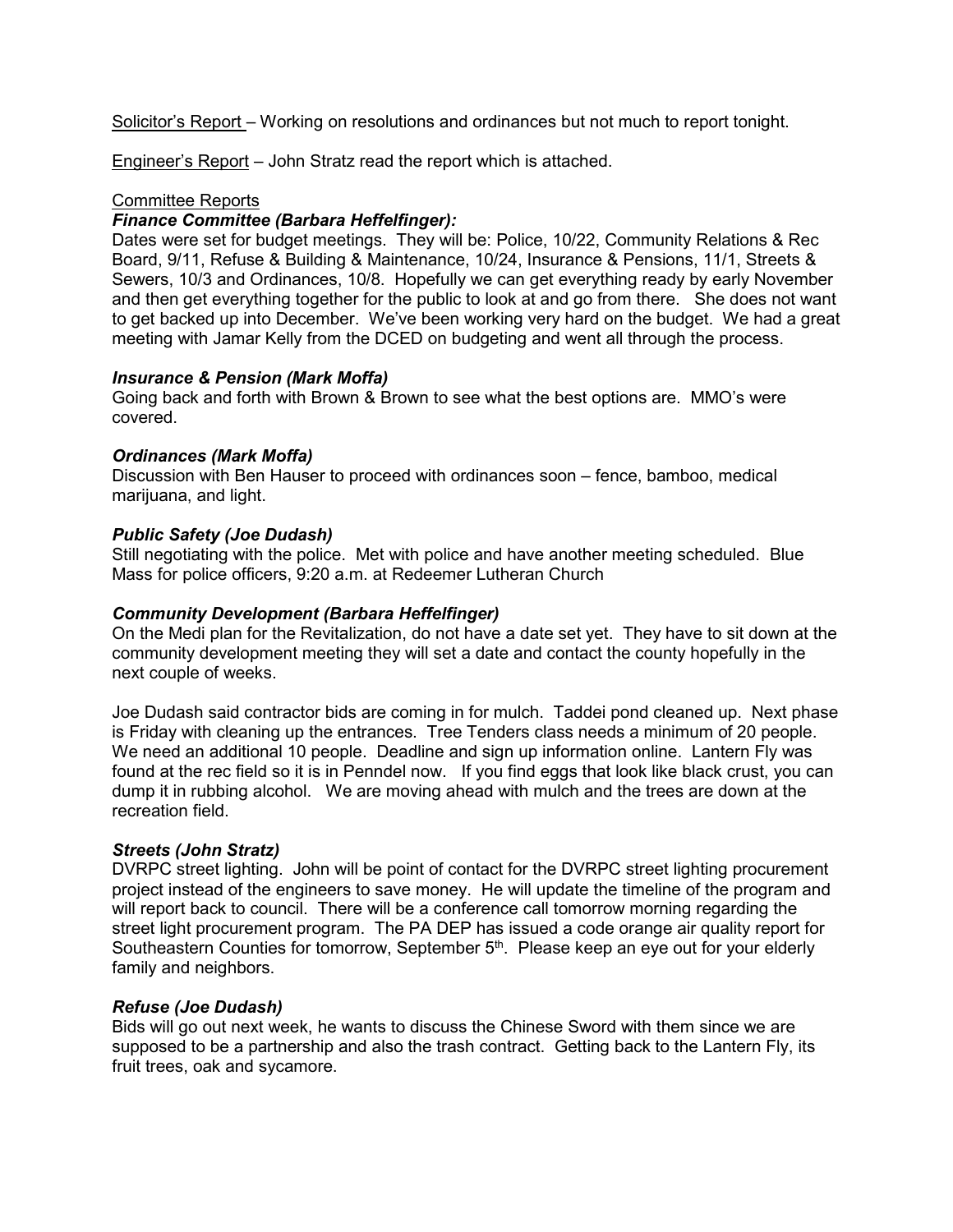# *Building & Maintenance*

Patched roof, bids for new roof for 2019. Painter bids for hall and doors. Getting bids for step out front. How to get rid of TV's with the county.

#### *Community Relations (Laura Germain)*

On August  $22<sup>nd</sup>$  they had two events. They had Penndel's Got Talent. Laura thanked everyone who participated. They had some council people and residents show off their talent and she had some residents say they would like to participate next year. They had the final Penndel Play Dates and had about 30 children. Got feedback from parents on having some in the evening for working parents. She has a tentative date for the movie night sponsored by the Mayor on September 22nd at Redeemer Lutheran Church. Met with one website designer and is setting up meetings with other ones. They are working on the newsletter for publication in early fall.

#### *Recreation Board (Laura Germain/Rich Flanagan)*

Wildcats contract signed, updated contract, will discuss mulch at work session.

#### New Business

MOTION BY BARBARA HEFFELFINGER TO AUTHORIZE ADVERTISEMENT OF THE 2019 BUDGET MEETINGS. SECONDED BY JOHN STRATZ. All ayes, motion carried. Mark Moffa can't make 11/1 possibly.

MOTION BY JOHN STRATZ TO AUTHORIZE ADVERTISEMENT (TWICE) FOR BIDS VIA PENNBID FOR INFLOW AND INFILTRATION INVESTIGATION AND REMEDIATION AS RECOMMENDED BY BOROUGH ENGINEER. SECONDED BY LAURA GERMAIN. All ayes, carried.

MOTION BY MARK MOFFA TO ADOPT RESOLUTION #2018-21 REVISING THE COMPOSITION, DUTIES AND RESPONSIBILITIES OF THE FINANCE AND LONG RANGE PLANNING COMMITTEE. SECONDED BY JOE DUDASH. 5-1 (Barbara HeffelfInger, no.) Replaces Resolution #2007-2. Laura Germain asked if anyone is still sitting on the committee from the old board. Mark Moffa said there are two members whose terms have not technically expired and one does want to serve and the other one does not.

MOTION BY JOE DUDASH TO ADOPT RESOLUTION #2018-22 ESTABLISHING AND DELEGATING SUPERVISORY AUTHORITY AND RESPONSIBILITY OVER PART-TIME MAINTENANCE EMPLOYEE. SECONDED BY JOHN STRATZ. All ayes, motion carried. This pertains to the maintenance employee we just hired. He would be supervised under the control of the Mayor, Bob Winkler. Joe Dudash said he knows some of you won't be happy about it but there is a counter balance, with him as the chair of the committee and the mayor is here all the time for supervision and continuing the process, giving him assignments and things he can do. He does not want him just sitting here collecting money when Joe is not here. That is the problem they have. If you can come up with something different, let him know. Mike Smith said that every member of council would come up with their needs or wishes and put them on a clipboard, same way he handled them when he was here. Joe said Marie and Karen run the whole place as far as what the needs are. That's how he finds out about half the stuff that's going on. We don't have a full time business manager. Mike Smith said he didn't agree with Joe but he knows that he's going to do it anyway. The two guys would come in and would read the note board and find out what was needed to be done and if they were done with the sewer stuff they would go out and do the maintenance work. It was just that simple. Karen and Marie were always putting stuff on the board. Joe said what's different with this council is when they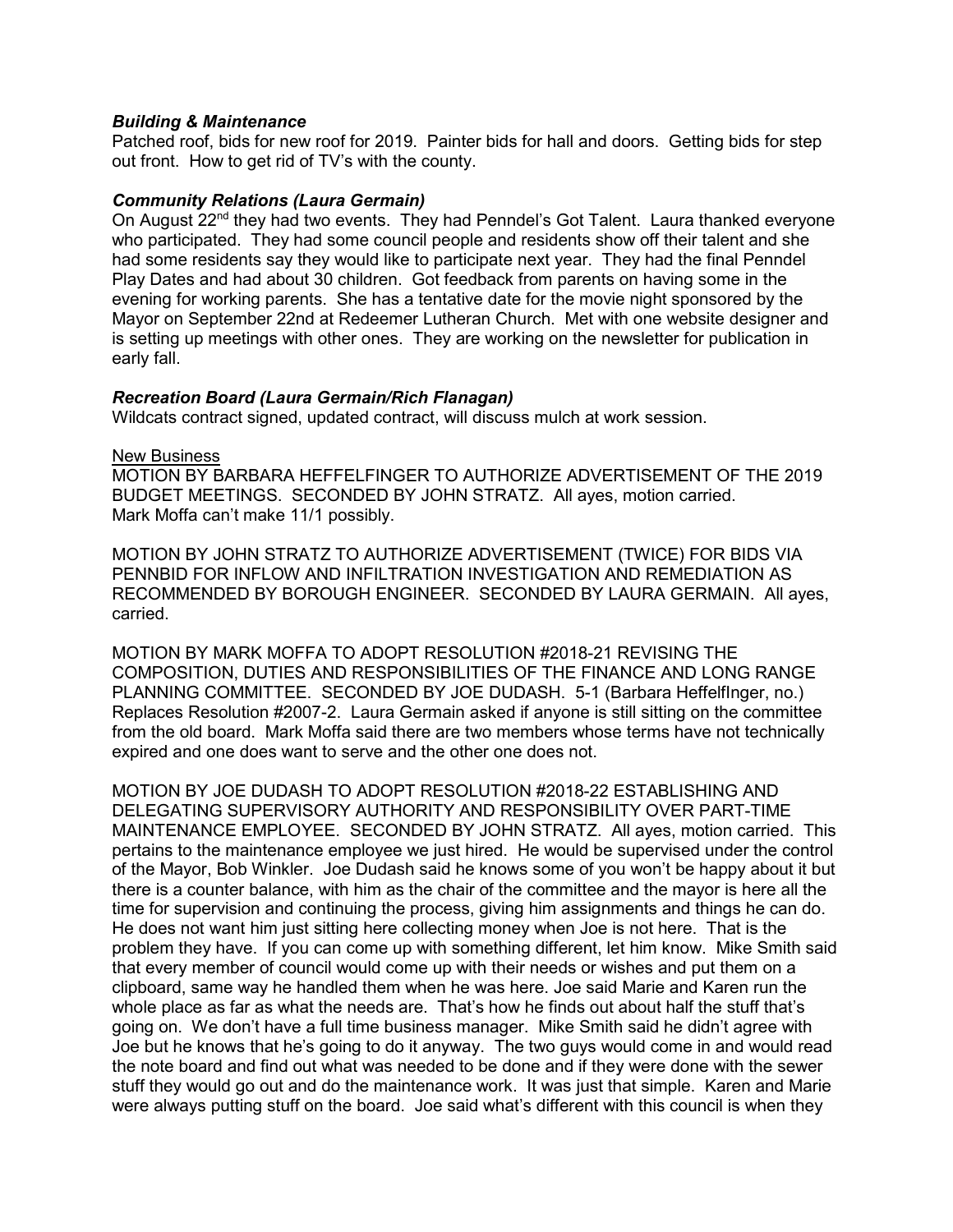tell him something is due, they work together on it and get it done. Joe said that Bob has been doing most of the work around here like patching. Mike Smith said he's not supposed to be doing it. Joe Dudash asked who else was going to do it. This is why we hired somebody. Joe said the one thing you know, we have a budget here that is very tight and this is how you have to work. Most of the common persons in Penndel Borough are not educated on the borough's finances. He wasn't educated until he sat up here and it's a shocker. Beverly said she has a job description that was written back in January. This will be on a checklist and will be the duties to be performed. Mark Moffa said just the fact that the mayor is the supervisor, it doesn't preclude that if he has something he needs done, he can communicate that to Marie or Karen or Bob and that can be communicated to the maintenance person. Beverly said in the job description it says it's directed by supervisory staff and as needed so if something comes up that you need done, she sees no problem with it. Gianpiero Lo Piccolo asked how long the set up takes place for, does it expire, does it change when someone else comes in, or if you hire a borough manager. Ben stated it expires upon the death, resignation or removal from office or the expiration of his term. It also expires if the borough hires a borough manager or if the council decides to pick a different person.

MOTION BY JOHN STRATZ TO ADOPT RESOLUTION #2018-23 REQUESTING A MULTIMODAL TRANSPORTATION FUND GRANT FROM THE COMMONWEALTH FINANCING AUTHORITY FOR FUNDS FOR THE REDEVELOPMENT IN OR RELATED TO REDEVELOPMENT RELATED TO THE TRANSIT ORIENTED OVERLAY AND/OR BUSINESS ROUTE 1; AUTHORIZING THE PROPER OFFICERS OF THE BOROUGH TO SIGN SUCH APPLICATION AND TO SUBMIT SUCH APPLICATION AND INFORMATION AS MAY BE REQUIRED. Beverly stated they've already done this, they are just asking for a little different language on the resolution. Seconded by Mark Moffa. All ayes, motion carried.

# Persons to be heard

Kevin Konski, 126 W. Lincoln Hwy., since the sidewalks & curb are being replaced on Rt. 1, has a question in regards to the ADA sidewalks and curbs, who is responsible for those repairs? Mr. Konski handed out pictures to council. Ben Hauser said to defer to Ms. Schuehler to provide some comment. He believes it would fall under the curb and sidewalk replacement.

Sam Simon, 126 Holly Ave., use microphones.

Gianpiero Lo Piccolo, 132 Crescent St., stop sign at Crescent & Fairview/Walker. Is the stop sign going north on Crescent at the intersection of Centre going to be erected? Beverly said it was next on the schedule. Bob Winkler is working on getting the hedge trimmed there. Are the hedges a violation? Bob gave it to the new inspector and he understands he sent a violation notice.

Steve Lowe, Penndel Fire Co., is that the stop sign that he asked them to not put there because of liability on the Fire Department when they go to calls? Beverly stated the ordinance was passed in 2017. Steve Lowe asked is that not the one he brought up representing the Fire Company when the ordinance was advertised because they talked about it internally and said there is a liability issue now being placed on the Fire Department? If there was an accident, number 1, the hedges are a visual obstruction and number 2, he knows that when you have red lights and sirens that you're supposed to yield to emergency vehicles and people do that all the time, however, it's a liability on the fire department because they asked specifically for borough council not to put the stop sign there. Beverly stated it is in the ordinance and Steve asked if they could make an exception. Ben Hauser said under section 2, Crescent St. and Centre St. have stop signs both ends of travel. As for removing the stop sign, it would have to be removed